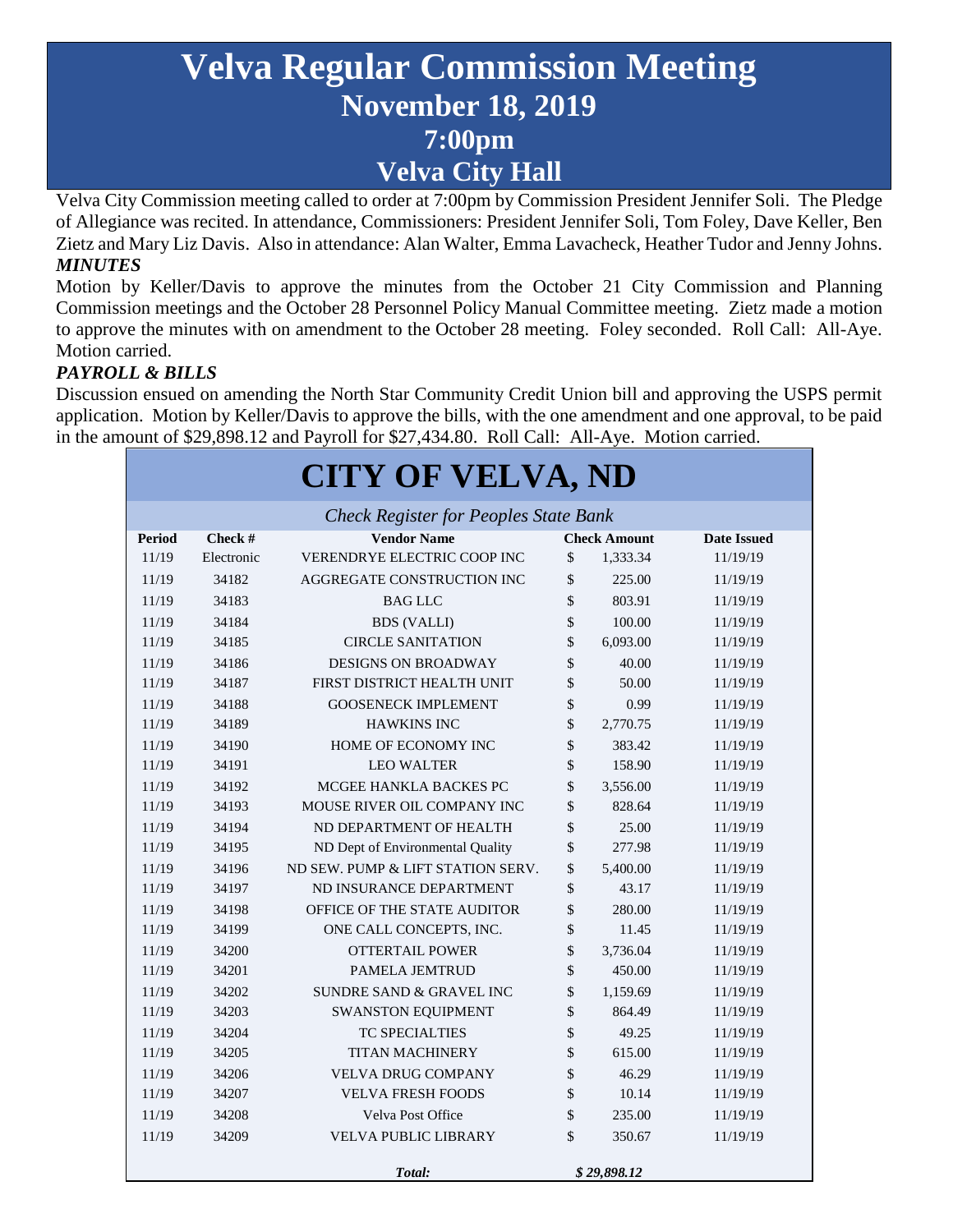## *POLICE REPORT*

The police report is in the packet for the Commissioner's review.

## *NEW BUSINESS*

Johns discussed the permit number in more detail for the Utility Billing postcards and the savings it would bring to the city. Zietz/Davis made a motion to approve the permit application to the USPS. Roll Call: All-Aye. Motion Carried.

## *OLD BUSINESS*

Discussion ensued on Utility Billing rates. Davis/Keller made a motion to increase the garbage rate to \$16/month starting in January 2020 to cover the cost of the current contract with Circle Sanitation. Roll Call: All-Aye. Motion Carried.

## *ENGINEERING*

Lavacheck from Ackerman Engineering discussed the GIS map app installation. She stated that the project will be put on hold until spring.

-Walter presented the NDDOT contract amendment that needs to be signed which will close out the project and allow him to submit the final contract. The City will then receive their grant reimbursement. Walter asked for approval of the amendment. Davis/Foley made a motion to approve the amendment and have Soli sign the contract. Roll Call: All-Aye. Motion Carried.

-Walter also gave an update on the Prairie Dog Fund dispersement from the state.

-Walter discussed the SRF loan and TAP grant that he and Lavacheck will be submitting.

-Walter discussed his concerns with the underground report that was completed by Gustafson Septic Service, Inc. His main concern is the sand that is infiltrating the sanitary sewer system. Walter will be contacting Jemtrud to discuss the issue.

-Discussion ensued on the 4-stage bridge project.

-Lavacheck discussed the Capital Improvement plan for the city, with a water, sewer and street update.

## *REPORTS OF THE PRESIDENT/FINANCE COMMISSIONER*

President Soli asked to table the Personnel Policy Manual approval. Soli discussed the Tree City USA opportunity that she received at the ND League of Cities convention. Johns is to set up meeting with Jeff Smette from the Towner Nursery to continue the process. Soli presented the grant funds she received for installing speed radar signs at the school. There will be enough money to purchase two radar signs! This will be a valuable asset to the safety of the children at the school. Soli asked Alan Walter to look into the different options for signs.

## *REPORTS OF OFFICERS*

**Water Commissioner**: Ben Zietz discussed water quality. Zietz would also like the public works department to monitor lift station repairs and costs for future infrastructure planning.

**Street Commissioner**: Mary Liz Davis stated that she thinks the Snow Removal Emergency Ordinance that the commissioners will be having a  $2<sup>nd</sup>$  reading on later in the meeting will be a great benefit to the public works department for safely and efficiently removing snow.

**Cemetery Commissioner**: Dave Keller stated that there is a street light out on highway 52. He would like for the light to be replaced with and LED bulb.

**Police Commissioner**: Tom Foley had no business to discuss.

## *AUDITOR*

-Johns presented the year to date financial report.

-Johns was asked by the insurance agency who built the dugouts at the softball diamonds and who is responsible for insuring them, they are currently not added to the policy.

-The second reading was read on Ordinance: Chapter 2, Sec. 2-446 Powers and Compensation: *The Planning Commission shall have the powers and shall perform the duties as may now or hereinafter be provided by law. The members thereof shall receive compensation for his services, such sum as the City Commission may establish, and that they may be allowed actual expenses for traveling as provided by law.* Foley/Davis made a motion to pass the second reading of the ordinance. Roll Call: All-Aye. Motion Carried. The second reading was read on Ordinance: Chapter 22, Sec. 22-1(b) Snow Removal Emergency – Removal of Vehicles from Public Streets: *When the President of the Velva Commission, or his designee, determines that a snow removal*